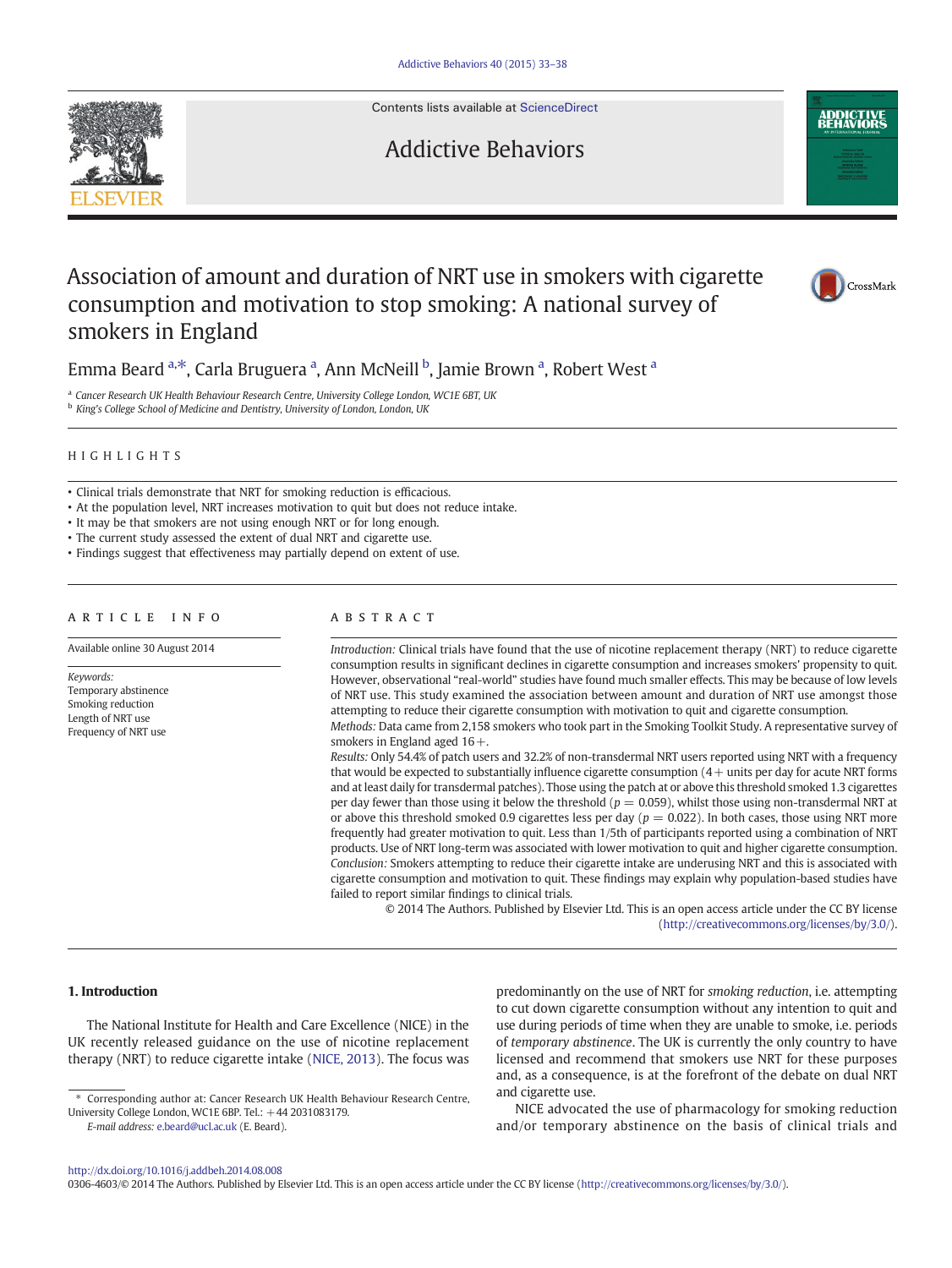population-based studies demonstrating its efficacy and effectiveness in relation to promoting smoking cessation amongst those who are initially unable or unwilling to stop smoking [\(Beard, Aveyard,](#page-5-0) [Brown, & West, 2012; Beard, Aveyard, Michie, McNeill, & West, 2013;](#page-5-0) [Beard, Brown, & Robert, 2014; Beard, Fidler, & West, 2011; Beard,](#page-5-0) [McNeill, et al., 2011, 2013; Beard & West, 2012; Moore et al., 2009](#page-5-0)). However, NICE also acknowledged that any interim reduction in harm was unlikely. Although randomised controlled trials demonstrate that individuals who are unmotivated to stop smoking, and who use NRT concurrently with cigarettes, are more likely to report significant reductions in their cigarette consumption [\(Moore et al., 2009\)](#page-5-0); similar findings do not translate to the population level. Smokers in the general population using NRT for smoking reduction and/or temporary abstinence smoke more cigarettes than other smokers and report reductions in consumption of only a few cigarettes per day over time [\(Beard, Aveyard, et al.,](#page-5-0) [2012; Beard, Aveyard, et al., 2013; Beard, Fidler et al., 2011; Beard,](#page-5-0) [McNeill, et al., 2011, 2013; Beard & West, 2012; Beard et al., 2014\)](#page-5-0).

One possible reason for the discrepancy between clinical trials and the "real world" is that at the population level, smokers are not usually provided with behavioural support or instructions on the use of medicinal nicotine products. This may result in smokers using NRT suboptimally. There is evidence that smokers who are attempting to quit smoking often use too little medication and for too short a period [\(Shiffman, Hughes, Pillitteri, & Burton, 2003; Shiffman et al., 2002](#page-5-0)). One reason why smokers' under-dose is that too many of them mistakenly believe that NRT is unsafe—in fact, many believe that NRT is as dangerous as cigarettes [\(Bansal, Cummings, Hyland, & Giovino, 2004](#page-5-0)). Similarly, smokers often fail to use combination NRT, which is more effective than the use of only one NRT product ([Brose et al., 2011](#page-5-0)). Although single-form NRT provides effective treatment for tobacco dependence, typically doubling success rates compared with placebo ([Stead, Perera,](#page-5-0) [Bullen, Mant, & Lancaster, 2008\)](#page-5-0); a strategy for further improving its efficacy is to combine one medication that allows for passive nicotine delivery (e.g. transdermal nicotine patch), with another medication that permits ad libitum nicotine consumption (e.g. non-transdermal products such as the nicotine gum).

It is important to determine whether dual users similarly underuse NRT and whether this explains the low effectiveness of NRT for smoking reduction and/or temporary abstinence at the population level in relation to reductions in cigarette consumption. Some support for this hypothesis comes from a 2007 study, where high dosages of NRT were found to be associated with larger reductions in cigarette consumption, NNAL and carbon monoxide relative to low doses of NRT amongst continuing smokers [\(Hatsukami et al., 2007](#page-5-0)). Moreover, in a recent qualitative study, which assessed smokers' beliefs about and use of NRT for smoking reduction and/or temporary abstinence, we established that smokers use combination NRT sequentially rather than concurrently and that underuse may be due to costs and concerns about overdose [\(Beard, Vangeli, Michie, & West, 2012\)](#page-5-0). Of course, such qualitative studies cannot provide estimates of the prevalence of the phenomena observed, whilst the findings by [Hatsukami et al. \(2007\)](#page-5-0) may not apply in the real world outside of a clinical setting.

The current study addressed these issues and extended the findings using data from the Smoking Toolkit Study, a population-based survey of adults aged  $16+$  in England, by assessing amongst those using NRT for smoking reduction and/or temporary abstinence the association between combination NRT use, length of NRT use and frequency of NRT use, with cigarette consumption and motivation to quit. This is a novel investigation based on the hypothesis that the relationship between extent of NRT use and effectiveness may be moderated by use duration. There is evidence that reductions in consumption amongst those using NRT for smoking reduction subside over time in clinical trials [\(Haustein, Batra, Landfeldt, & Westin, 2003; Moore et al., 2009\)](#page-5-0); possibly as smokers enter a "maintenance phase" and therefore cease reductions in their cigarette intake, or start to believe that they have failed to cut down and thus increase their cigarette consumption. Similarly, if it is the case that in the "real world" those who are more nicotine dependent use NRT longer, one may expect that those using NRT for extended periods of time will have higher cigarette consumption and lower odds of a quit attempt due to selection bias.

The findings from this study will help to inform smoking reduction interventions, which is vital given that NICE provides little guidance on how to implement a dual use approach in practice. They will also inform policy makers in countries currently considering whether to licence NRT for smoking reduction and/or temporary abstinence and whether to offer smoking reduction as a tobacco control treatment within health care services. If it is the case that smokers are underusing NRT and that greater effectiveness is observed with better use, then interventions should be aimed at encouraging adherence to pharmacological therapy. Drug adherence interventions to date have had mixed efficacy (e.g. [Banning, 2009](#page-5-0)), partially as they have been based on intuition rather than theoretical knowledge. According to the Necessity-Concerns Framework [\(Horne & Weinman, 2002](#page-5-0)), smokers' motivation to start and persist with medication will be influenced by the way in which they judge their personal need for the treatment relative to their concerns about the potential adverse effects. Interventions should, as a consequence, emphasise the pros of NRT use, ensure that smokers hold accurate perceptions about their addiction and understand that use of pharmacological support is the optimal approach to smoking reduction. However, if it is the case that the effectiveness of NRT dissipates over time, such interventions may also constrain pharmacological support to a given time period.

# 2. Methods

# 2.1. Design

The study formed part of the Smoking Toolkit Study [\(http://www.](http://www.smokinginengland.info) [smokinginengland.info](http://www.smokinginengland.info)), an ongoing population study designed to provide information on smoking and smoking cessation patterns amongst smokers and recent ex-smokers in England. The Smoking Toolkit Study involves monthly household surveys using a random location sampling design, with initial random selection of grouped output areas (containing 300 households), stratified by ACORN (sociodemographic) characteristics (http//[www.caci.co.uk/acorn/acornmap.](http://www.caci.co.uk/acorn/acornmap.asp) [asp\)](http://www.caci.co.uk/acorn/acornmap.asp) and region. Interviewers then choose which houses within these areas are most likely to fulfil their quotas and conduct face-to-face computer-assisted interviews with one member per household. Further details of which are described elsewhere [\(Fidler et al., 2011\)](#page-5-0).

Between July 2010 and December 2013, 79,530 adults were surveyed; of whom, 21.8% ( $n = 17,284$ ) reported that they were current smokers. Thirteen percent ( $n = 2,158$ ) of smokers were using NRT. These form the sample for this study.

# 2.2. Measures

Current smokers were asked "Are you currently trying to cut down on how much you smoke but not currently trying to stop?"—(yes; no; don't know). If they answered "yes" they were asked "Which, if any, of the following are you currently using to help you cut down the amount you smoke?—(nicotine patch; nicotine gum; nicotine lozenges/tablets; nicotine inhaler; nicotine nasal spray; I don't know, none of these; other). All smokers were asked "Do you regularly use any of the following in situations when you are not allowed to smoke?—(nicotine patch; nicotine gum; nicotine lozenges/tablets; nicotine inhaler; nicotine nasal spray; I don't know; none of these; other). Those reporting the use of NRT for smoking reduction and/or temporary abstinence were also asked "How many times per day on average do you use a nicotine replacement product?"—(not every day and less than once per week; not every day but at least once a week; once per day; twice per day; 3–4 times per day; 5–6 times per day; 7–11 times per day; more than 12 times per day) and "How long have you used nicotine replacement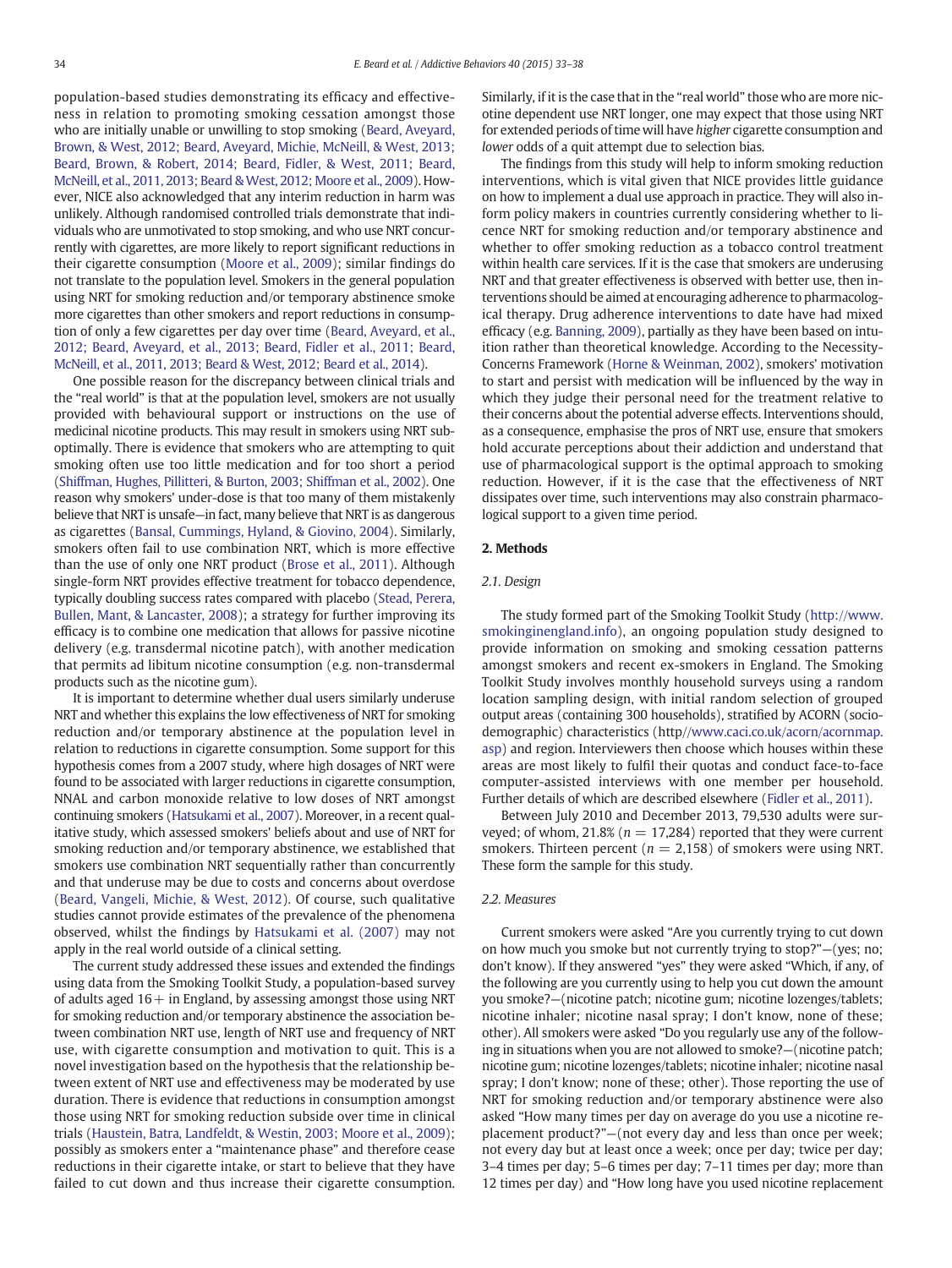products for?"—(less than one week; one to six weeks; more than six weeks up to twelve weeks; more than 12 weeks). Cigarette consumption, motivation to quit and time to first cigarette. Motivation to quit was measured using a dichotomised version of the validated Motivation to Stop Scale (MTSS): participants were divided into those who wanted to quit within the next three months and those who did not [\(Kotz,](#page-5-0) [Brown, & West, 2013\)](#page-5-0).

# 2.3. Analysis

For all analyses, R version 2.15.2 was used. We conducted a series of logistic and linear regression analyses with combination NRT use, length of NRT use and frequency of NRT use as independent variables; and baseline cigarette consumption per day and proportion of smokers reporting motivation to quit within the next three months, as dependent variables. Frequency of NRT use was dichotomised according to clinical guidelines into use that would be expected to produce a significant clinical effect (i.e. non-transdermal use of NRT at least 4 times per day and the use of the nicotine patch at least daily) and use that would not be expected to produce a significant clinical effect (i.e. nontransdermal use of NRT less than 3 times per day and non-daily use of the nicotine patch). All analyses were adjusted for age, gender, social grade and time to first cigarette of the day. Associations with cigarette consumption were also adjusted for recent quit attempts. The reason being, that those who attempt to quit and relapse are likely to resume a lower level of smoking [\(Knoke, Anderson, & Burns, 2006\)](#page-5-0).

To assess the possibility that the association between length of NRT use with cigarette consumption and motivation to quit may not be linear, we also fitted separate segmented regression models, allowing for singular and multiple breakpoints (breakpoints are the values of the independent variable where the slope of the function changes). The "segmented package" was used ([Muggeo, 2013](#page-5-0)). This package adopts an iterative procedure whereby only starting values for the breakpoints are required [\(Muggeo, 2003](#page-5-0)). It also implements bootstrap restarting to make the algorithm less sensitive to starting values [\(Wood,](#page-5-0) [2001\)](#page-5-0). For reasons of parsimony, only the results of the segmented regression models are reported if they explained more variance than the simple linear and logistic equivalents. STROBE guidelines for the reporting of epidemiological studies were followed throughout ([von](#page-5-0) [Elm et al., 2007\)](#page-5-0).

# 3. Results

Forty-eight percent ( $n = 1,029$ ) of smokers using NRT were male, with a mean [standard deviation (SD)] age of 43.0 (15.56) years. The percentages of participants in each social grade were as follows: AB  $(12.0\%, n = 259)$ , C1 (22.0%,  $n = 475$ ), C2 (21.8%,  $n = 470$ ), D (18.1%,  $n = 391$ ) and E (26.1%,  $n = 563$ ). The mean (SD) daily cigarette consumption was 12.8 (8.56), with 22.1% ( $n = 476$ ) reporting smoking a cigarette within 5 minutes of wakening,  $35.0\%$  ( $n = 754$ ) between 6 and 30 minutes after wakening, 19.2% ( $n = 413$ ) within 31-60 minutes of wakening and 23.7% ( $n = 509$ ) more than an hour after wakening.

### 3.1. Combination NRT

Eighty-three percent ( $n = 1.798$ ) of those using NRT for smoking reduction and/or temporary abstinence used only one NRT product, whilst 16.7% ( $n = 360$ ) used a combination of NRT products. The most frequent combination being the patch plus one or more nontransdermal product (see Fig. 1). After adjusting for socio-demographic characteristics and time to first cigarette of the day, those using a combination of NRT products had a higher odds of reporting a previous quit attempt compared to those using only one product [72.2% ( $n = 257$ ) versus 66.1% ( $n = 1174$ )]. There was no association with motivation to quit. Forty-four percent ( $n = 783$ ) and 42.2% ( $n = 152$ ) of those using only one product and those using more than one product reported that they were motivated to quit smoking within the next three months, respectively. Those using more than one product had a higher cigarette consumption than those using only the patch or only one nontransdermal product ( $M = 14.2$  [SD  $\pm$  10.30] versus M = 12.5  $[SD \pm 8.14]$ .

### 3.2. Amount of NRT used

[Fig. 2](#page-3-0)a and b show the average times per day smokers used NRT. [Table 1](#page-3-0) shows average cigarette consumption and motivation to quit as a function of frequency of NRT use.



Note: NTP=Non-Transdermal Product e.g. nicotine gum, lozenges, nasal spray and inhalator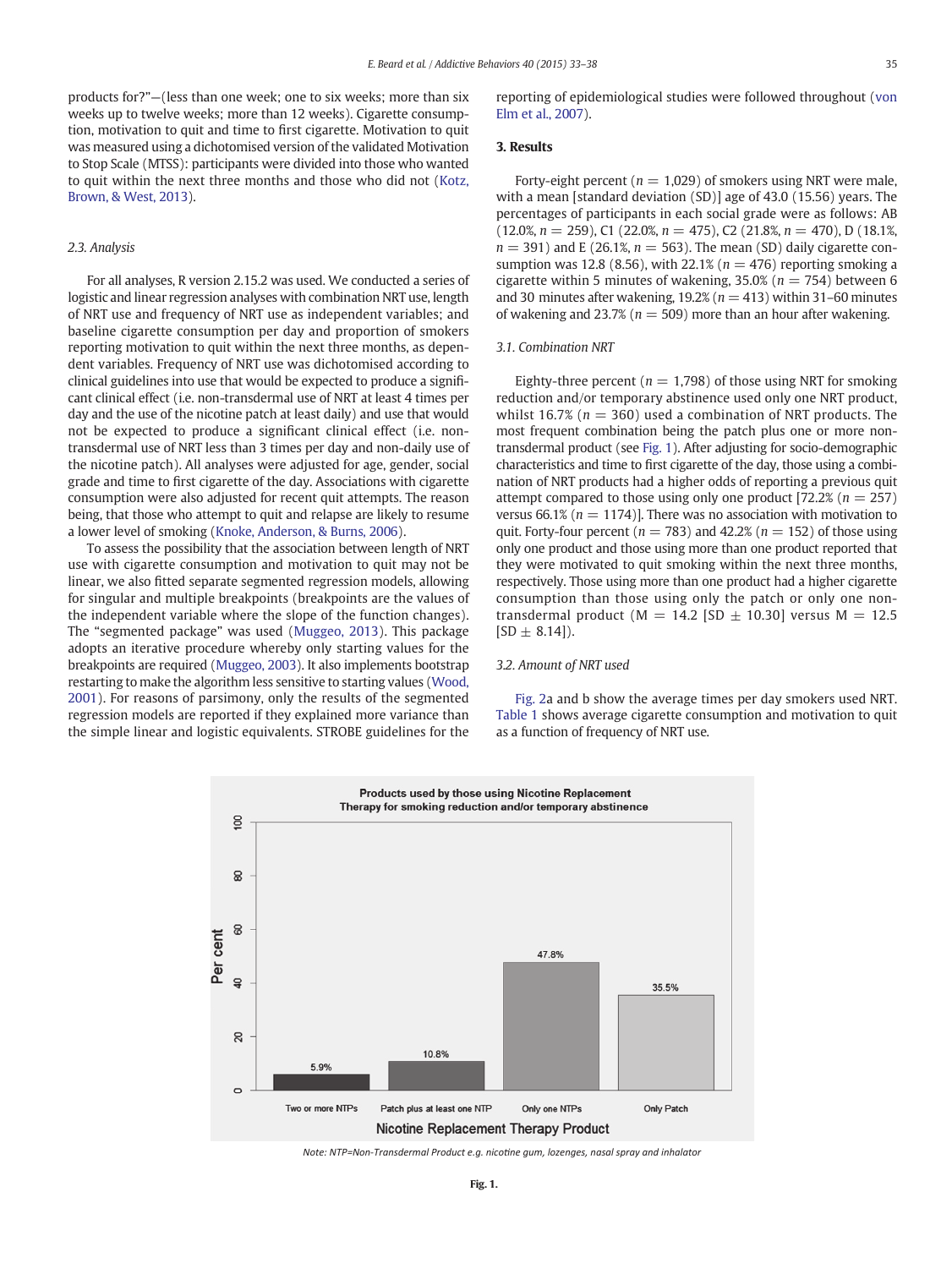<span id="page-3-0"></span>

*Note:* For (a) and (b) missing data: n=239; total sample 1919 out of a possible 2158; For (c) missing data: n=140; total sample 2018 out of a possible 2158

Fig. 2. (a) Frequency of NRT use per week amongst those using at least one non-transdermal NRT product; (b) frequency of NRT use per week amongst those using only the nicotine patch; and (c) length of NRT use amongst those using any product.

Amongst those using the nicotine patch,  $54.4\%$  ( $n = 375$ ) used it at least daily. Of these, 59.5% ( $n = 223$ ) reported that they were motivated to quit smoking within the next 3 months; whilst only  $31.8\%$  ( $n = 100$ ) of those using the nicotine patch less than daily reported similar motivation. This difference was significant (see [Table 2](#page-4-0)). Those using the patch daily had a lower cigarette consumption, albeit not quite significant, compared to those using it less regularly [13.7 (SD  $\pm$  8.56) versus 12.4 (SD  $\pm$  8.61)].

#### Table 1

Motivation to quit and cigarette consumption as a function of the frequency and length of dual NRT use.

|                                                   | Cigarette consumption<br>per day<br>M(SD) | Motivation to quit<br>within the next three<br>months $\mathcal{K}(n)$ |  |  |  |  |
|---------------------------------------------------|-------------------------------------------|------------------------------------------------------------------------|--|--|--|--|
| Frequency of non-transdermal NRT $\mathcal{X}(n)$ |                                           |                                                                        |  |  |  |  |
| Less than 3 times per day                         | 12.8(9.33)                                | 35.3 (294)                                                             |  |  |  |  |
| At least 4 times per day                          | 11.9(7.31)                                | 53.3 (211)                                                             |  |  |  |  |
| Frequency of the nicotine patch $\mathcal{X}(n)$  |                                           |                                                                        |  |  |  |  |
| Non-daily                                         | 13.7 (8.56)                               | 31.8 (100)                                                             |  |  |  |  |
| Daily                                             | 12.4(8.61)                                | 54.4 (375)                                                             |  |  |  |  |
| Length of NRT use                                 |                                           |                                                                        |  |  |  |  |
| Less than 1 week ( $n = 326$ )                    | 13.1 (10.11)                              | 52.8 (172)                                                             |  |  |  |  |
| 1–6 weeks ( $n = 664$ )                           | 12.2(8.38)                                | 55.3 (367)                                                             |  |  |  |  |
| 6–12 weeks ( $n = 330$ )                          | 12.0 (7.40)                               | 43.9 (145)                                                             |  |  |  |  |
| More than 12 weeks ( $n = 698$ )                  | 13.5(8.52)                                | 40.7 (192)                                                             |  |  |  |  |

Note: NRT = nicotine replacement therapy;  $M =$  mean; SD = standard deviation.

Amongst those using the non-transdermal NCPs,  $32.2\%$  ( $n = 396$ ) used them at least 4 times per day. These individuals had over twice the odds of reporting that they were motivated to quit smoking than those using non-transdermal NCPs less than 4 times per day [53.3%  $(n = 211)$  versus 35.3%  $(n = 294)$ ]. Cigarette consumption was also significantly lower amongst those using NRT more than 4 times per day [11.9 (SD  $\pm$  7.31) versus 12.8 (SD  $\pm$  9.33); see [Table 2](#page-4-0)].

# 3.3. Length of NRT use

Fig. 2c shows the length of time smokers had used NRT for. Only 34.6% reported having used NRT for more than 3 months. Table 1 shows the percentage of participants reporting motivation to quit within the next three months and average cigarette consumption as a function of length of NRT use. Use of NRT longer than 6 weeks and 12 weeks was associated, respectively, with reduced motivation to quit and increased cigarette consumption (see Table 1).

# 4. Discussion

Those using a combination of NRT products had higher cigarette consumption and similar motivation to quit compared with those using only one NRT product. Frequency of NRT use was negatively associated with cigarette consumption and positively associated with motivation to stop. Use of NRT longer than 6 weeks was associated with reduced motivation to quit, whilst NRT use longer than 12 weeks was associated with increased cigarette consumption.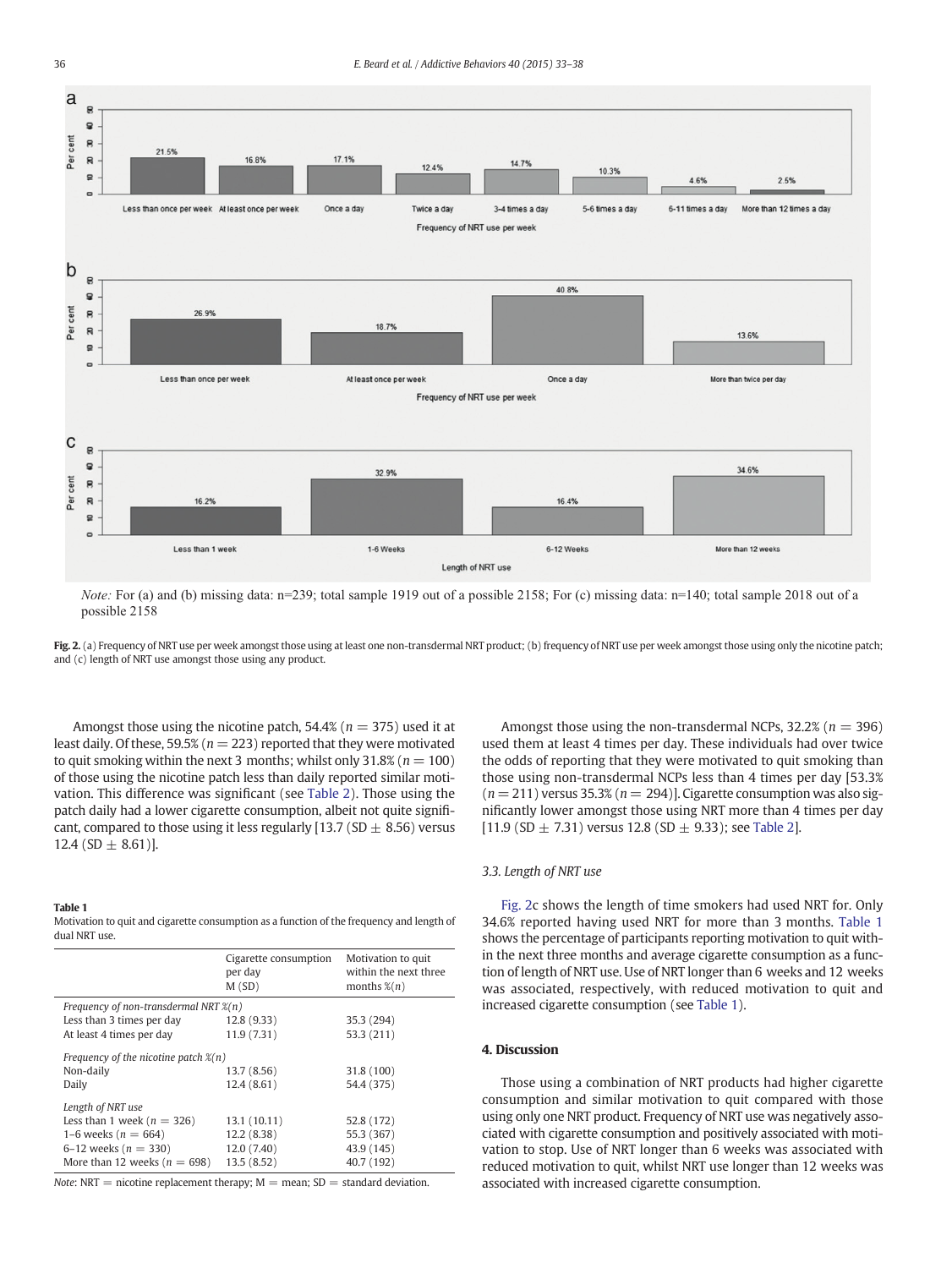#### <span id="page-4-0"></span>Table 2

Regression analysis of the association between combination NRT, amount of NRT used and length of use with motivation to quit and cigarette consumption.

|                                      | Motivation to quit |              | Cigarette consumption |         |                     |       |
|--------------------------------------|--------------------|--------------|-----------------------|---------|---------------------|-------|
|                                      | <b>OR</b>          | 95% CI       | p                     | β       | 95% CI              | P     |
| <b>Combination NRT</b>               | 0.96               | 0.76 to 1.21 | 0.716                 | 1.34    | 0.46 to 2.22        | 0.003 |
| Amount of NRT used (patch)           |                    |              |                       |         |                     |       |
| Non-daily                            |                    |              |                       |         |                     |       |
| Daily                                | 3.18               | 2.30 to 4.40 | < 0.001               | $-1.13$ | $-2.30$ to 0.04     | 0.059 |
| Amount of NRT used (non-transdermal) |                    |              |                       |         |                     |       |
| Less than 3 times per day            |                    |              |                       |         |                     |       |
| Four or more times per day           | 2.09               | 1.63 to 2.67 | < 0.001               | $-0.86$ | $-2.089$ to $-0.17$ | 0.022 |
| Length of NRT use $\phi$             |                    |              |                       |         |                     |       |
| Up to 6 weeks                        | 0.11               | 0.85 to 1.45 | 0.296                 |         |                     |       |
| More than 6 weeks                    | 0.49               | 0.37 to 0.64 | < 0.001               |         |                     |       |
| Up to 12 weeks                       |                    |              |                       | $-0.73$ | $-0.76$ to 0.31     | 0.156 |
| More than 12 weeks                   |                    |              |                       | 1.28    | $0.26$ to $-2.31$   | 0.020 |

Note: NRT = nicotine replacement therapy. All analyses were adjusted for age, gender, social grade and time to first cigarette of the day. Associations with cigarette consumption were also adjusted for previous attempts to quit smoking;  $\phi$  segmented regression identified a break point in the association between length of NRT use and cigarette consumption at 12 weeks and motivation to quit at 6 weeks.

This is the first study, to our knowledge, that has assessed combination NRT use amongst dual cigarette and NRT users not attempting to quit. Less than 17% of participants reported using multiple NRT products whilst concurrently smoking. This is much lower than the previously reported prevalence of combined NRT use amongst those attempting to quit (e.g. [Johnson, Anderson, & Lockhart, 2014](#page-5-0)). This likely reflects the cost of NRT and lack of professional support. Smokers using NRT for smoking reduction generally purchase NRT over the counter [\(Hammond et al., 2008](#page-5-0)), whereas those smokers attempting to quit often obtain NRT on prescription from general practitioners at a reduced cost or for free.

Previous clinical trials have demonstrated that combination NRT is more effective than the use of only one product amongst those attempting to quit. Combination NRT has been to shown to increase smoking abstinence rates, lead to higher salivary cotinine concentrations and lower withdrawal scores ([Stead et al., 2008](#page-5-0)). The failure to find a benefit of combined NRT use in the current study may be due to the cross-sectional nature of the data precluding any change in cigarette consumption or motivation to quit. Those opting for multiple products may have a priori been more nicotine dependent and less enthused about stopping, and thus any increase in motivation and/or decrease in consumption, unless excessive, would not be detected.

An alternative explanation is that smokers using a combination of NRT products for smoking reduction do so sequentially rather than concurrently [\(Beard, Vangeli, et al., 2012](#page-5-0)). Sequential use is unlikely to prevent compensatory smoking since smokers cannot adequately replace all the nicotine lost from their cigarettes. For this to be abated, complete nicotine substitution through the concurrent use of multiple forms of NRT is likely to be necessary. A final explanation, which is supported by the other findings in this paper, is that smokers were not using an adequate amount of either NRT to produce a clinical benefit, possibly due to the lack of behavioural support at the population level.

Of interest, is that the majority of smokers failed to use nontransdermal nicotine products as frequently as recommended (e.g. nicotine gum can be used up to 15 times per day) and only half of the smokers reported having used NRT for longer than 6 weeks. This is consistent with previous population-based studies looking at adherence to nicotine-containing products ([Shiffman et al., 2003](#page-5-0)), but is in contrast to the clinical trials that reported high adherence to the NRT regimen [\(Moore et al., 2009\)](#page-5-0). Poor adherence may be a consequence of cost, inaccurate beliefs about the safety of NRT or lack of knowledge regarding the product's use.

The fact that those who used NRT frequently enough for a clinical benefit to have been expected had significantly lower cigarette consumption than those using NRT infrequently, suggests that the poor adherence may at least partially explain why, at the population level, those using NRT for smoking reduction do not report significantly large declines in their cigarette consumption ([Beard et al., 2014](#page-5-0)). However, declines were still not in the region of those reported in the clinical trials (i.e. over 50%). Although the true extent of reduction may be precluded by the cross-sectional nature of the study, it is possible that the behavioural support offered by these trials also had a significant impact on outcomes. This assertion is supported by the previous finding that even over a 6-month period, reductions in cigarette consumption at the population level ranged from 1 to 2 cigarettes per day ([Beard,](#page-5-0) [McNeill, et al., 2013](#page-5-0)).

Length of NRT use also appears to be an important factor. Up to three months of use, there appears to be a decline, albeit not significant, in cigarette consumption. Following this point, there is an increase in cigarette intake per day. This might reflect the fact that those who use NRT for longer are more nicotine dependent, although dependency was adjusted for in the analysis. Moreover, this finding of a non-linear relationship between length of NRT use and cigarette consumption is consistent with previous studies [\(Haustein et al., 2003; Moore et al., 2009\)](#page-5-0). It may be that over time, smokers enter a "maintenance phase" and therefore cease reductions in their cigarette intake and/or start to believe that they have failed in their attempts to cut down, with decreasing selfefficacy resulting in them abandoning attempts to reduce their intake.

Finally, although caution should be taken when interpreting the positive association between extent of use and motivation to quit, this finding suggests that the "effectiveness" of NRT for smoking reduction and/or temporary abstinence at the population level may be increased by encouraging smokers to use NRT products more regularly. At the same time, the finding that motivation to quit is lower following 6 weeks of NRT use suggests that caution may be warranted regarding the longterm use of nicotine-containing products during smoking reduction. This is in contrast to previous research on the long-term use of NRT for complete substitution of cigarettes. It is largely accepted that longterm NRT use amongst smokers who have quit smoking could be beneficial (e.g. [Agboola, McNeill, Coleman, & Bee, 2010](#page-5-0)). The premise is that complete substitution with NRT could prevent relapse and that the risks would be limited only to maintaining nicotine addiction without the adverse consequences of continued tobacco consumption. A similar benefit may not be expected amongst those partially substituting their cigarettes for NRT as smokers are likely to enter a maintenance phase when they become complacent with their smoking habit. Reductions in cigarette consumption amongst dual users of NRT cigarettes were found to subside over time in previous clinical trials [\(Haustein et al., 2003; Moore et al., 2009\)](#page-5-0). Similarly, if it is the case that in the "real world" those who are more nicotine dependent